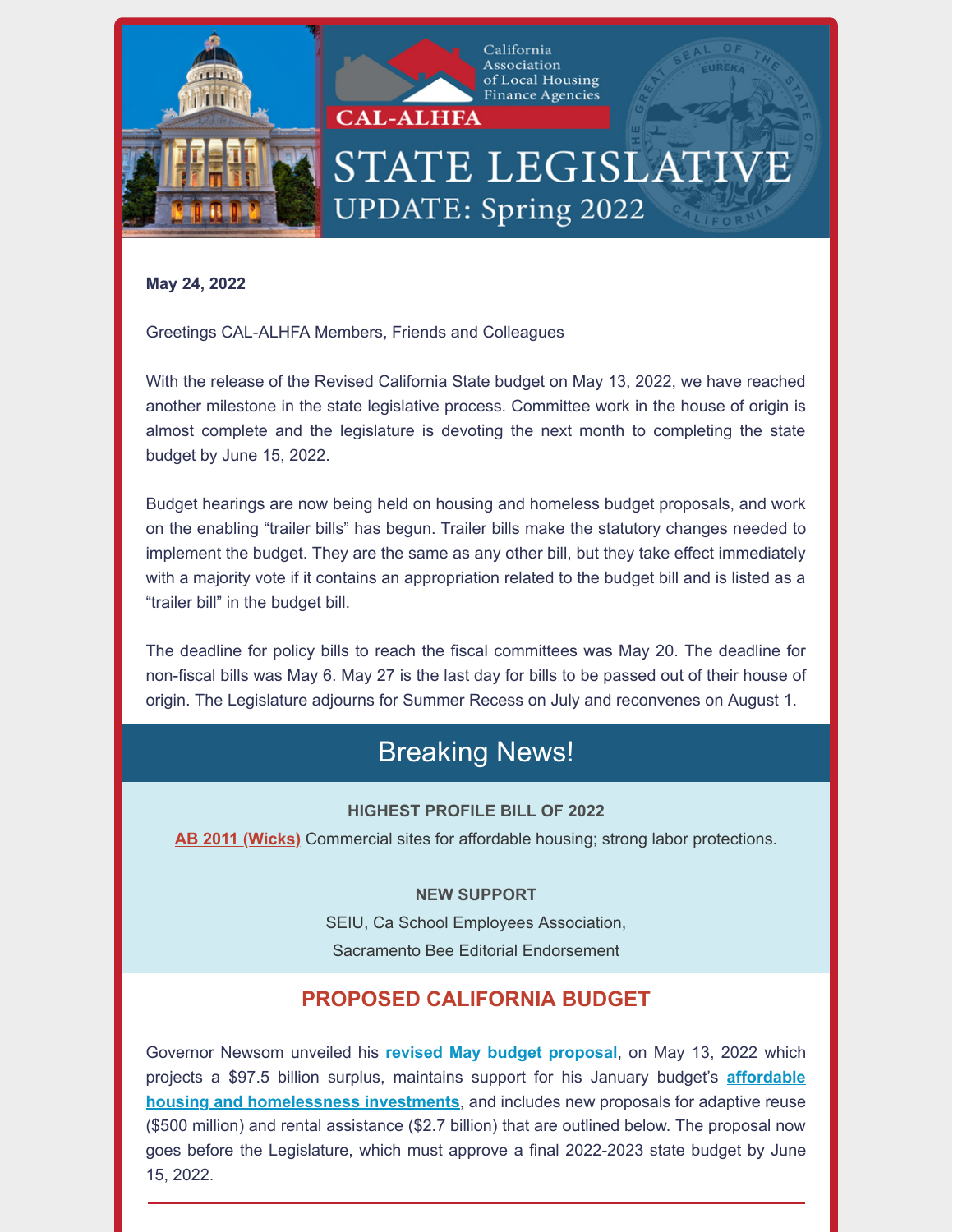#### **Key affordable housing proposals in the [Governor's May Revise](https://www.ebudget.ca.gov/budget/2022-23MR/#/BudgetSummary) include:**

- \$1 billion in one-time funds to accelerate affordable development in downtown areas (including \$500 million for the Infill Infrastructure Grant Program, \$300 million for the Affordable Housing and Sustainable Communities Program, and two new \$100 million investments in state excess site development and adaptive reuse incentive grants)
- \$200 million for the Portfolio Reinvestment Program
- \$200 million for the CalHFA Mixed-Income Program
- \$500 million for the Low-Income Housing Tax Credit
- An additional \$2 billion in funding for affordable housing for college students was included in the January proposal.
- \$500 million for adaptive reuse—converting existing infrastructure, underutilized retail space, and commercial buildings into housing
- \$2.7 billion in emergency rental assistance

#### **Key Homelessness programs:**

- \$1.5 billion for quick and interim solutions that help people move from the streets into behavioral health shelter and treatment (\$1 billion in FY 2022-23 and \$500 million in FY 2023-24).
- \$700 million for crisis response/interim housing (\$500 million), Homekey expansion (\$150 million), and the CARE Court (\$65 million), which is the Governor's proposal for responding to severe mental health needs of the population

While we appreciate Governor Newsom's ongoing commitment to making affordable housing and homelessness a top priority—and his willingness to support struggling renters and consider new ways to accelerate production of the affordable housing every community needs – we believe that the proposed budget falls short of accomplishing the most pressing housing need in the State: **THE PRODUCTION OF THOUSANDS OF NEW AFFORDABLE HOUSING UNITS**

## **CAL-ALHFA supports a plan that would commit:**

- \$5 billion over three years for the Multifamily Housing Program and the California Housing Accelerator Program
- \$5 billion over five years to prevent and end homelessness
- \$5 billion for an expanded Infill Infrastructure Grant Program
- \$600 million for owner-occupied home production and down payment assistance for first-time homebuyers
- \$500 million for a permanent extension of the State's Low Income Housing Tax Credit (LIHTC) program
- \$500 million for the Community Anti-Displacement and Preservation Program (CAPP) to acquire and preserve privately-owned housing to make it permanently affordable.
- \$500 million in one-time funding for a new Bay Area fund to address Black housing needs and create inter-generational wealth and health for Black families.

#### **Previously reported proposals:**

As No Place Like Home and the Veterans Housing and Homelessness Prevention Program also wind down, we further recommend amending the MHP statute to allow for the funding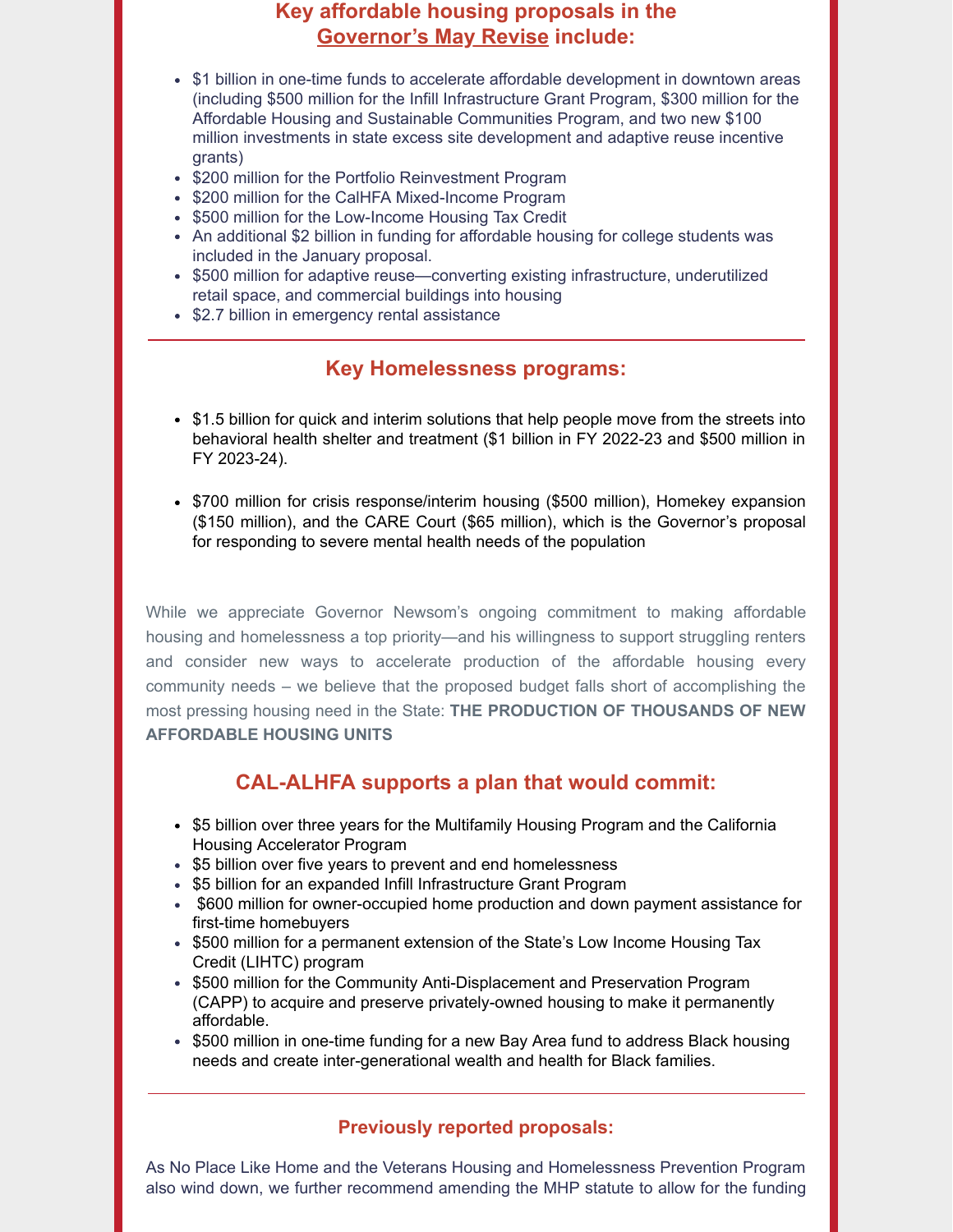of capitalized operating reserves which are so critical to the financing of permanent housing for persons experiencing homelessness, including Home key units.

\$500 million to preserve at-risk and "naturally" occurring affordable housing. Between 1997 and 2020, California lost 18,043 affordable homes with project based rental assistance contracts and/or loans from HUD, CalHFA, and HCD or LIHTC due to owner decisions to opt out, sell, or allow their developments to convert to market rate. This does not account for the loss of low cost, private market rental housing, where the overwhelming majority of low-income Californians live. Keeping or bringing these units into the affordable housing realm is an efficient way to prevent displacement and homelessness.

\$200 million for CalHOME to assist in the production of new deed-restricted owneroccupied homes for qualifying families and help address racial and ethnic wealth gaps.

\$100 million to create a capitalized Emergency Revolving Loan Fund to accelerate the reconstruction of affordable multifamily homes and owner-occupied single-family homes that have been damaged or destroyed in natural disasters, including wildfires and earthquakes. The revolving loans would be made by CDFIs and supplement federal relief, which can be delayed, accelerating the restoration of housing and infrastructure to disaster victims throughout California.

\$100 million for farmworker housing development and maintenance. Farmworkers face significant housing disparities and have unique housing needs. It's critical that we provide quality affordable homes that support migrant families and make a life-changing difference in their children's health and educational outcomes.

\$100 million for tribal housing, including homes for rent or purchase, to meet the unique housing, land, and sovereignty needs of California tribes.

For additional information, click on the **[Senate released its budget proposal](https://r20.rs6.net/tn.jsp?f=001hZXBiR-_aZWz1R89ZoZqZFuNMGcgIM1Yw54KcbhKHzX3V0E0wZ0T6RS6QgwQ3FuQdlg-J_FDwYrrsaJ9ch7WeUboAXRJj_COOPnPxCUvO3TyWWMvJeCSo4HIFpL5A2j_yrydfRmp2o6EfU9vszJ5MZ498ACGZZ8dO1HM9r5m18V3xZiaurgRzg7_8WpI-_BRzCYJEUpSh_-MmLSjDZXgRPWUXmQi1d8yD1-GxWtnY0hOqwP6CvSOWqvNPC7yMCIhusacK5cpsjAq3wAarIfladbmdFYWlHBg&c=WN5pS1ZtfwV7ddIKjtbLeod7WllDfcZVeNKgk-zjfyShZsVoDVQqzA==&ch=UqhKIQ0B9sMYcMCyX2m1Hcazl9Bv93ZyMpb_Jf29yK4P9-REiDZI6A==)**, which spells out additional funding for housing, and the **[Assembly mentioned housing in its budget](https://r20.rs6.net/tn.jsp?f=001hZXBiR-_aZWz1R89ZoZqZFuNMGcgIM1Yw54KcbhKHzX3V0E0wZ0T6RS6QgwQ3FuQR6HDZ7uYLrVQ5i6amj5SEuirXY2uvSqQdTTlohFqh9Nw15-alQlrH9N3-Se-uuFPHv-YMJ2cYb8bJRXwucfkts-dgZMDjE5cpv-HnVRwWeGNZp91mNWT7nLUheQ0pQz_SiimXFbMMfz-_ou14gIDMXMFXnyPXDcvX8V4UYTN2nqZagff9Oqmug==&c=WN5pS1ZtfwV7ddIKjtbLeod7WllDfcZVeNKgk-zjfyShZsVoDVQqzA==&ch=UqhKIQ0B9sMYcMCyX2m1Hcazl9Bv93ZyMpb_Jf29yK4P9-REiDZI6A==) presentation**, but did not put a price tag on it.

Thanks to the California Housing Consortium and LeSar Development Consultants for their analyses of the Revised California Budget, which were used in developing this summary.

#### **AFFORDABLE HOUSING LEGISLATION**

Of the 90 + bills related in some way to affordable housing and homelessness introduced in the current session, we are following about 13. CAL-ALHFA is working with our colleagues at NIMBY, CHC, Housing California, and NPH to advance these bills.

#### **CAL-ALHFA HIGH PRIORITY BILLS**

**[AB 2011](https://leginfo.legislature.ca.gov/faces/billNavClient.xhtml?bill_id=202120220AB2011) (Wicks)** would open new sites to affordable housing with the potential to produce millions of units, while creating strong labor protections that support all of the workers on these essential jobs.

*Status:* Assembly Floor

**[ACA 14 \(Wicks\)](https://leginfo.legislature.ca.gov/faces/billNavClient.xhtml?bill_id=202120220ACA14)** is a new constitutional amendment that would create a permanent, ongoing source of funding for affordable housing through the state general fund. [ACA 14](https://r20.rs6.net/tn.jsp?f=001LR-zFGhhtclANuGky-fd7VRS9YjyaQgRYCGUSLhvPgt3XYy8BSMY-XeZ5pxHMnEn4owLDFz3PBrVGcptQpbClrJ_XfbN_s4iXcPPEWTINQ9_69hmQ8EOU-CgYeF0C-lJ7CqYSFYf3MR5RjTzEdd9cpZZLlsWgiCK9oCdDA6pX_VXdTqBCwQZ3FwJftMzmZk8bk4jh2olZx3CD9WIWSVduc2Kk1ifdVVts3DkvG0rj0A=&c=-2flsJYtH12mqXgdXhIF20wqweE7WF8KfYZX4QtYLCkjloXGTFTD5A==&ch=85Q_VvZgB4VGeq87QyZmzOgrrB9MyDPb3i1Bfzts65eIUDUVPRN6WQ==), the Housing Opportunities for Everyone (HOPE) Act, would dedicate 5% of the state budget each year for the next decade to the state's affordable housing and homelessness crisis—an investment of approximately \$10 billion each year.

*Status:* Assembly Appropriations. May 11. Expedited process for ACAs – moved to Third Reading File, Assembly Floor

*Previously reported:*

·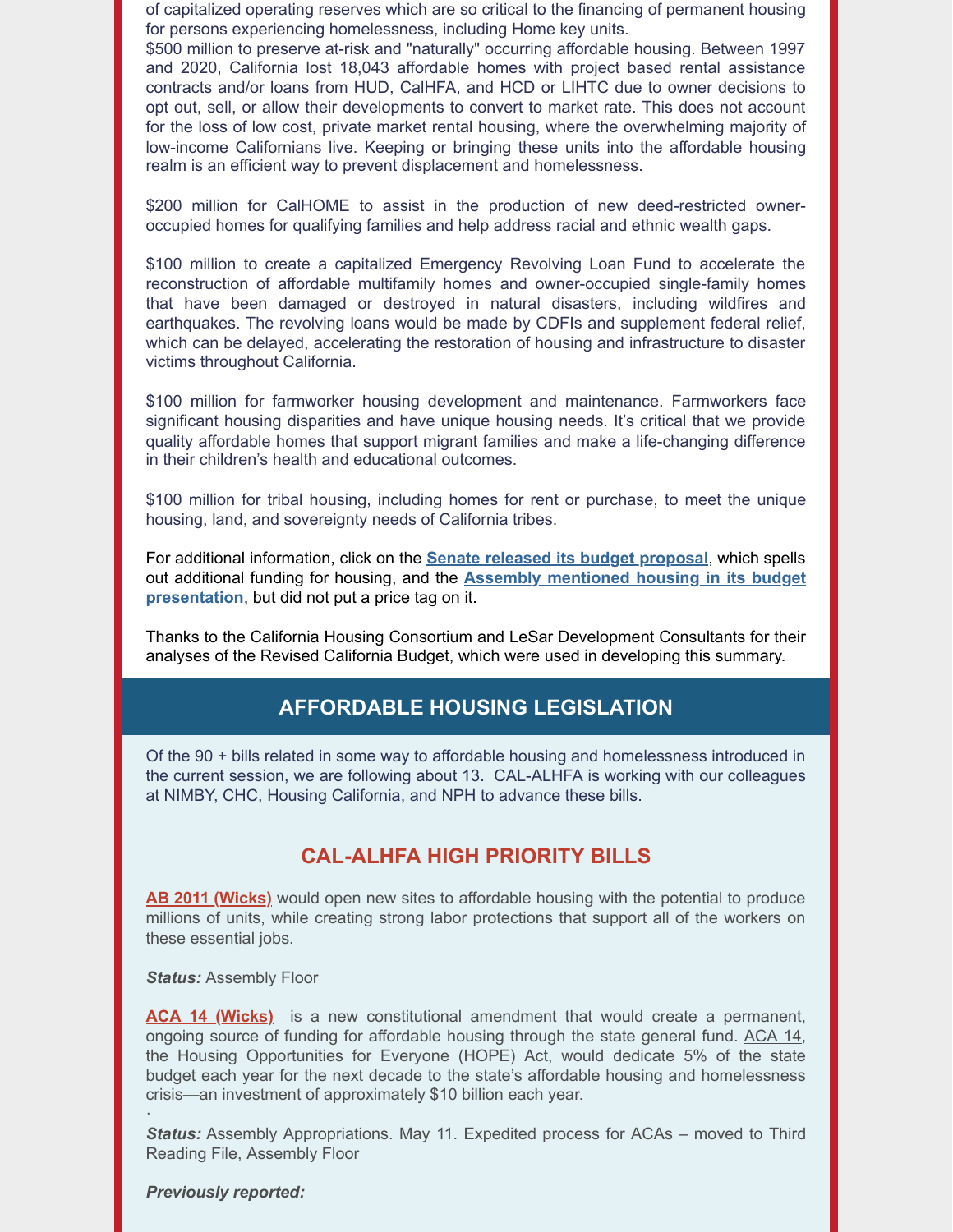**[AB1850 \(Ward\)](https://leginfo.legislature.ca.gov/faces/billNavClient.xhtml?bill_id=202120220AB1850)** This bill establishes minimum standards for Joint Power Authorities middle income housing acquisitions. Last fall CAL-ALHFA hosted a webinar on this topic, which identified pros and cons in administering this new program. As a result of that discussion, and other similar efforts, this bill has been introduced to ensure that the public benefits of converting market rate rentals to middle income rentals are commensurate with the private gains enjoyed by renters and the bond issuers.

*Status*: Passed Assembly. Referred to Senate Housing Committee

**[AB1911 \(Gabriel\)](https://leginfo.legislature.ca.gov/faces/billNavClient.xhtml?bill_id=202120220AB1911)** This bill creates the Low Income Housing Preservation Tax Credit Program to preserve naturally occurring affordable housing (NOAH). There is no appropriation in the bill, but there are proposals for \$500 million to be included in the state budget.

*Status*: Referred to Assembly Appropriations (11-0 vote) Held in Appropriations

**[AB2006 \(Berman\)](https://leginfo.legislature.ca.gov/faces/billNavClient.xhtml?bill_id=202120220AB2006)** This bill would streamline the compliance monitoring of affordable housing and make the work of the state and housing providers more efficient. This bill will eliminate the duplicative and inefficient oversight by directing the state agencies to coordinate their efforts. Agencies included are HCD, CalHFA, and CTCAC. An MOU would be established stating that ONLY ONE agency would conduct physical inspections for a particular project.

*Status*: Assembly Floor

**[AB2244 \(Wicks\)](https://leginfo.legislature.ca.gov/faces/billNavClient.xhtml?bill_id=202120220AB2244)** This two-year bill would allow both existing and proposed affordable housing development to be developed on church land. This bill expands the supply of land available for the development of affordable housing. **Status:** On Assembly Floor. Third Reading.

**[AB2334 \(Wicks\)](https://leginfo.legislature.ca.gov/faces/billNavClient.xhtml?bill_id=202120220AB2334)** This bill will build on the improvements provided by AB1743 by allowing all location-efficient 100% affordable housing development to qualify for enhanced density bonuses. It will provide incentives for infill development in areas where Vehicle Miles Travelled (VMT) is 15% below the regional average. It will maintain existing local authority over the development approval process, and will maintain existing maximum height limits under the existing density bonus law. Other technical "clean up" provisions are also included.

*Status*: Assembly Floor

**[SCA2 \(Allen\)](https://leginfo.legislature.ca.gov/faces/billNavClient.xhtml?bill_id=202120220SCA2)** This constitutional amendment would repeal Article 34 of the State Constitution, which allows neighborhoods to veto affordable housing projects and support racial discrimination. Senator Weiner has announced a \$20M fund-raising campaign to support this ballot measure.

**Status:** Assembly Appropriations. 11 – 0 vote

#### **CAL-ALHFA BILLS TO WATCH**

**[AB1288 \(Quirk-Silva\)](https://leginfo.legislature.ca.gov/faces/billNavClient.xhtml?bill_id=202120220AB1288)** Allows state tax credits to be used for both 4% and 9% federal credits.

*Status*: Passed Assembly. Double referred to Senate Housing and Government Finance committees

**[AB2097 \(Friedman\)](https://leginfo.legislature.ca.gov/faces/billNavClient.xhtml?bill_id=202120220AB2097)** This bill reduces parking mandates on new homes built near transit facilities.

*Status*: Assembly Floor

**[AB2186 \(Grayson\)](https://leginfo.legislature.ca.gov/faces/billNavClient.xhtml?bill_id=202120220AB2186)** Local impact fee deferral for agencies not in compliance with Housing Elements. *Status*: Assembly Floor

**[AB2357 \(Ting\)](https://leginfo.legislature.ca.gov/faces/billNavClient.xhtml?bill_id=202120220AB2357)** Surplus lands update bill. *Status*: Assembly Floor